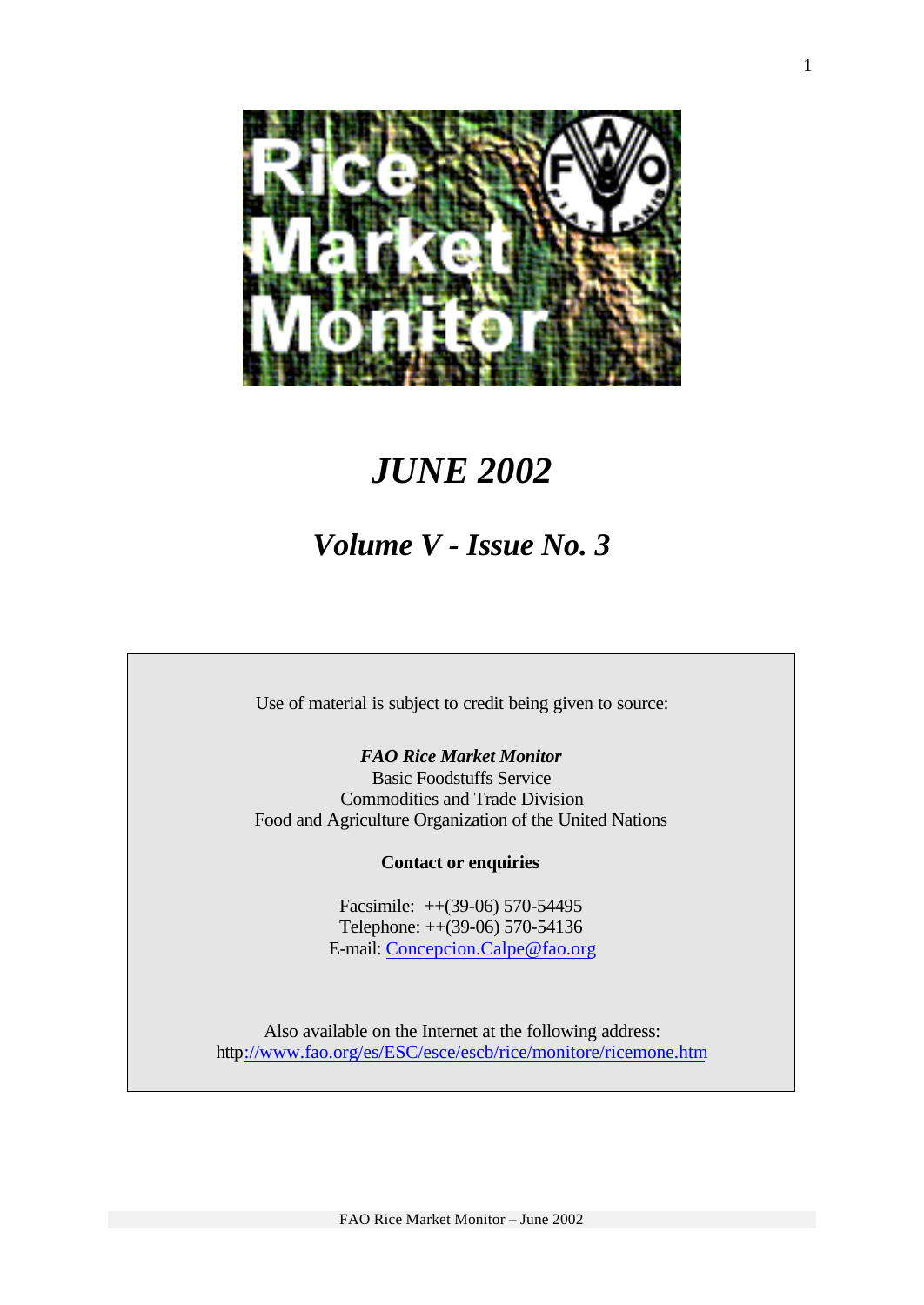#### **HIGHLIGHTS**

- Global paddy output for 2002 is now forecast at 589 million tonnes, up 2 million tonnes from the previous estimate, but still 4 million tonnes lower than the 2001 figure. The improved production outlook partly reflects upward revisions for some Asian countries, following expectations of a timely arrival of monsoon rains and of a less disruptive El Niño than originally foreseen.
- While the possibility of another El Niño still looms over production prospects in a number of countries, specialized climate centres recently predicted a slow evolution towards el Niño conditions by the end of the year that would feature much weaker impacts than experienced in 1997-98.
- Cultivation of the 2002 paddy season is underway throughout countries in the Northern Hemisphere and the season is approaching completion in countries located along the equator and in the Southern Hemisphere. Notable changes to harvest expectations in the latter part of the world include Brazil, where the paddy output forecast has been officially reduced from the previous estimate, and Egypt and Sri Lanka, where it has been raised.
- In the Northern Hemisphere, the 2002 paddy season outlook for a number of countries in Asia has been upgraded since the last report. For instance, expected production in 2002 has been increased for India, Myanmar, Laos and Cambodia. A combination of larger plantings, payoffs from infrastructural investment and improved input usage partly lay behind many of the upturn in prospects. However, the most critical factor underlying the upward revision is the anticipation of favourable monsoon rains and of only a mild el Niño incidence. While paddy production in the United States is officially forecast slightly lower than previously reported, a major development there has been the passing of the new Farm Bill into law.
- Global rice trade in 2002 is forecast at 24.6 million tonnes, some 600 000 tonnes below the previous estimate. The downturn in trade prospects reflects revisions to inflows among countries in Asia, particularly China, and lower anticipated imports to Africa. On the export side, the adjustment mirrored weaker prospects for China, Pakistan and Vietnam.
- Based on current estimates, India is anticipated to displace Vietnam as the second largest supplier on the international rice market, behind Thailand. Competition for market shares, especially in the lower quality rice segment, is set to continue with India most likely to make further inroads. By contrast, reduced availabilities continued to hinder Pakistan and Vietnam's exports, the outlook of which has deteriorated since last report. China's participation in the international rice market is likely to be less active than earlier anticipated and the volume of both its exports and its imports has been reduced.
- The contraction in global ending stocks at the close of the 2001/02 marketing seasons is now foreseen to be larger than reported in the previous RMM. By and large, much of the season draw-down is due to China (mainland), where the fall in production and a deliberate policy to cut low quality rice inventories are expected to result in a further liquidation of stocks.
- International rice prices showed unusual strength in May, reflecting the continuation of the procurement programme in Thailand and a tightening of supplies in Pakistan and Vietnam. Fears that current tensions between India and Pakistan could disrupt the flow of world supplies also helped sustain prices. However, improved prospects for production in Northern Hemisphere countries should weight on international quotations in the next few months.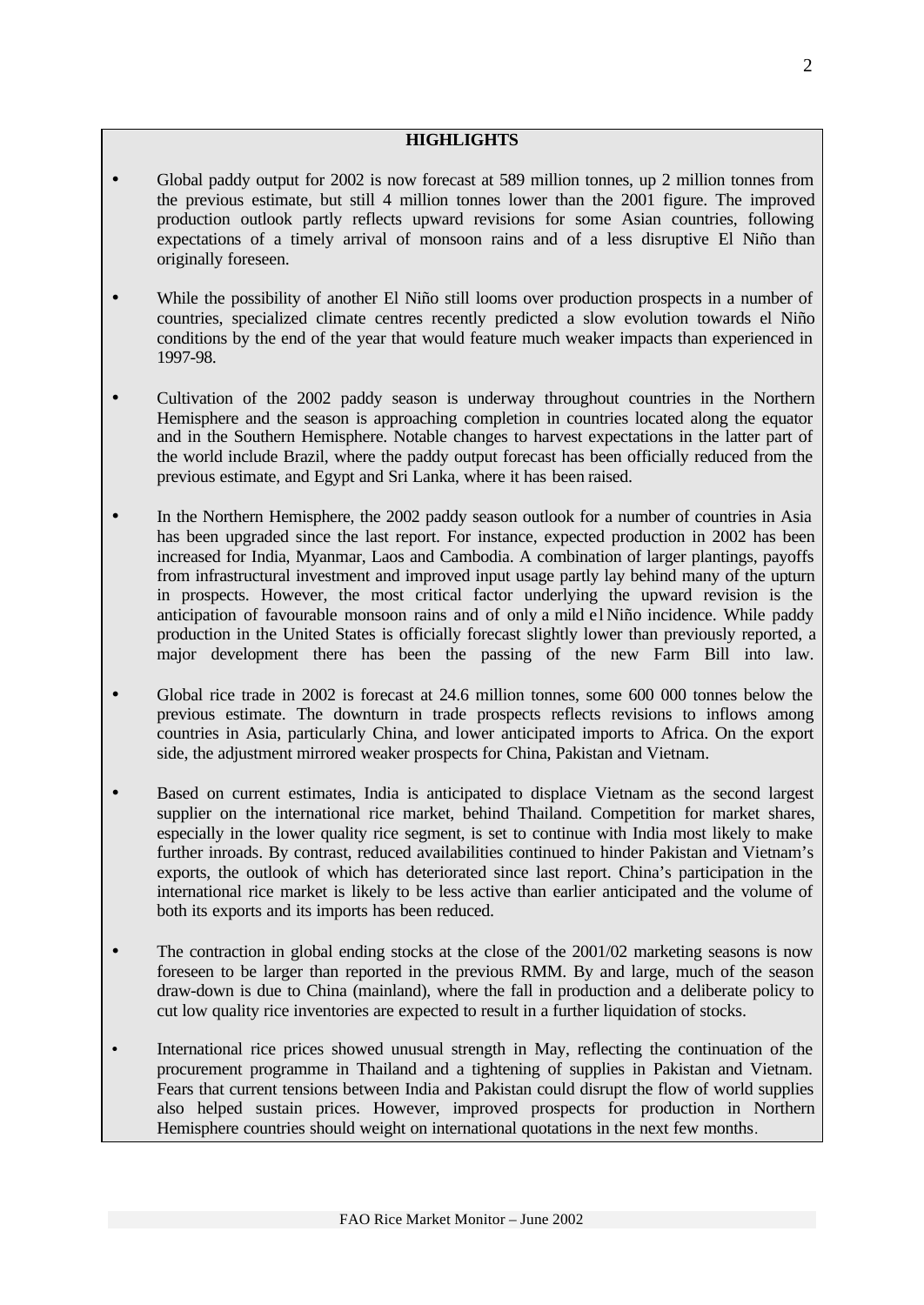### **RICE SITUATION UPDATE AS OF 31 MAY 2002**

### **I. PRODUCTION**

### **Despite uncertainty over weather conditions, global paddy production expectations lifted by Asia, but no recovery yet foreseen in 2002.**

Planting of the 2002 main paddy season is underway throughout most countries in the Northern Hemisphere, while the season is approaching completion in countries located around the equator and in the Southern Hemisphere. Global paddy production in 2002 is now forecast at 589 million tonnes, up 2 million tonnes from the previous estimate, but still 4 million tonnes below the 2001 figure. The revision reflects more optimistic expectations of output in some Asian countries led by larger plantings, payoffs from infrastructural investment and improved input usage. However, weather conditions will be the overriding factor in determining the season's final outcome. Although concerns still linger over the prospect of another El Niño, the weather phenomenon blamed for abnormal weather conditions, the timely arrival of monsoon rains in Asia augurs well for the global production outlook.

The 9 May update by the National Oceanic and Atmospheric Administration (NOAA) on el Niño reports an above-normal warming of the sea surfaces in April along most of the equatorial Pacific, which was associated with heavy rainfalls along the coast of Ecuador and northern Peru. However, there was no evidence of a surface and sub-surface temperature anomalies in regions further west. Consistent with other model forecasts, the update predicts a gradual warming in the next few months with a weak-to-moderate El Niño conditions developing by the end of the year, which would rule out the strong effects associated with the phenomenon in 1997-98.

#### *I.1. ASIA*

#### **Production outlook for the region raised by over 2 million tonnes.**

FAO forecast for paddy production in Asia has been raised from the last report by about 2 million tonnes to 535 million tonnes, which would imply a contraction of 4 million tonnes from the revised output level in 2001. Much of the revision reflects upward adjustments in output estimates of Cambodia, India, Laos and Myanmar, as weather conditions are expected to be more favourable than had been anticipated and

the impending monsoon rains have been predicted to be "normal" in India.

The 2002 main paddy season is either complete or nearing completion in countries situated in the Southern Hemisphere and around the equatorial belt, but information concerning quantities harvested is not always available. Despite a temporary faltering, drought possibly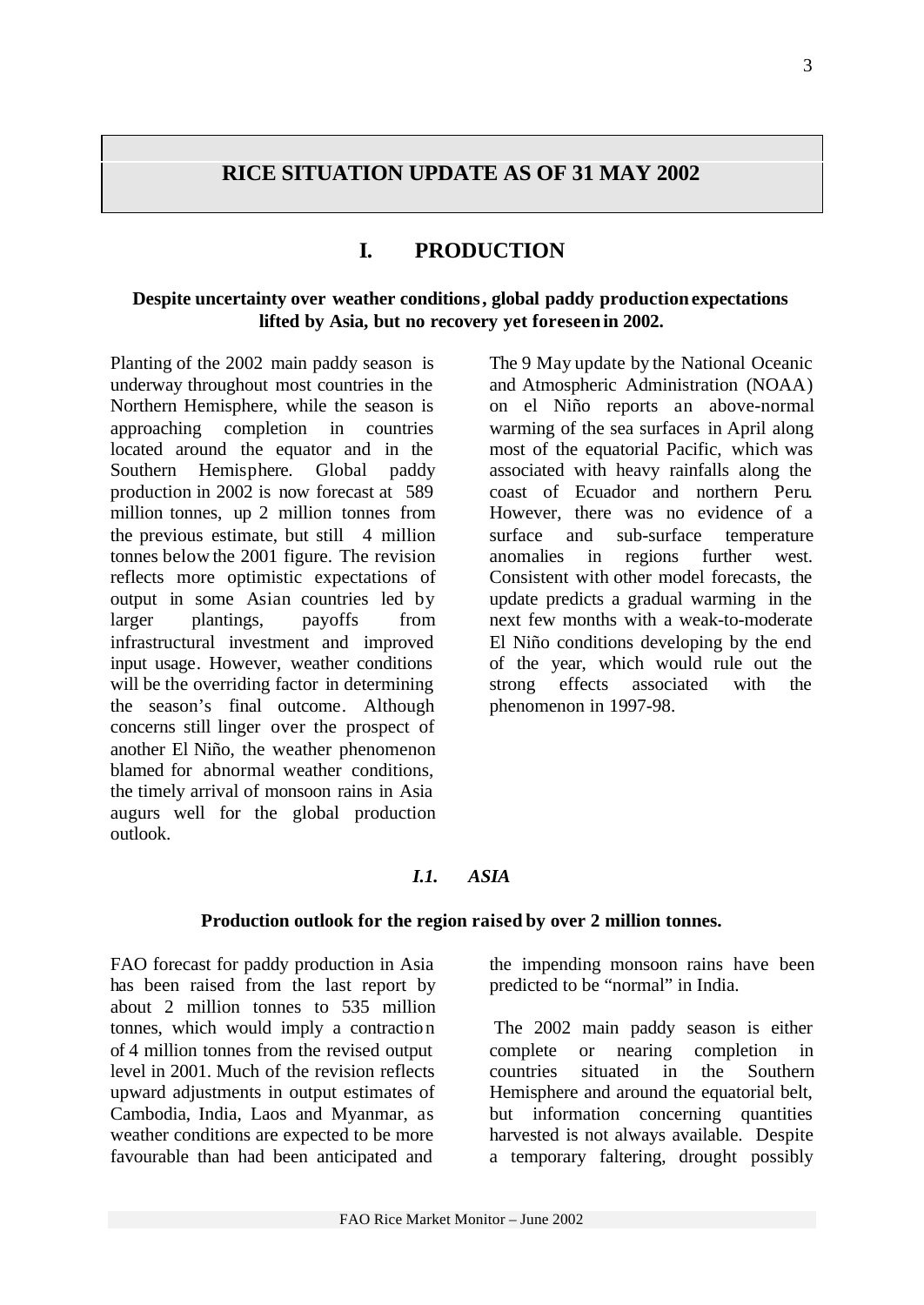related with El Niño appears to have impaired **Malaysia's** secondary crop at the early growing stages. Pending more information on the intensity and length of the phenomenon, the country's 2002 paddy forecast remains unchanged from the previous report. **Sri Lanka** is about to complete the planting of its secondary, Yala, crop. So far, no information has been released regarding planted area or the size of the harvest, but preliminary indications suggest that 2002 output could recover to 2.8 million tonnes, up 200 000 tonnes from the previous RMM estimate. In **Indonesia**, dry weather conditions in recent weeks have facilitated the harvest of the mainseason rice crop, but these conditions might prove to be detrimental to the planting of the country's secondary crop. Although some officials forecast paddy output at 52 million tonnes, FAO production figure remains at 48.7 million tonnes. Despite rising input costs, official paddy procurement prices for the 2002 season have been left unchanged at the 2001 level of Rupee 1 519 per kilo (US\$ 172 per tonne). In the past few years, low domestic paddy prices relative to other cash crops have been blamed for the decline in the area devoted to rice, which is estimated to have fallen by over 8 percent since 1999.

With the arrival of the monsoon rains, planting of the bulk of the main season rice crops has started in the Northern Hemisphere. In **Bangladesh**, where the 2001 official output estimate for the past 2001 season was recently lowered to 37.8 million tonnes, paddy production in 2002 is currently anticipated to rise to 39.0 million tonnes. The increase is being supported by a wider use of hybrid seeds and incentives to the irrigated sector, which have been behind the steady growth of the irrigated Boro paddy crop since the late 1980s. A fourteenth consecutive year of 'normal' monsoon rains is anticipated in **India**. The country's 2002 paddy output

prospects have been upgraded by 1 million tonnes since the last report to 134 million tonnes. However, this would still be some two million less than the record achieved in 2001, reflecting expectations of less favourable yields compared to the relatively high levels achieved last season. In **Pakistan**, the 2001 production is now officially estimated to be in the order of 5.6 million tonnes, slightly down from the last report. With no immediate sign of abatement to the current shortage of irrigated water, official prospects for the country's 2002 paddy season remain bleak, at 5.2 million tonnes, the lowest level since 1994.

Disruptive weather has been reported in the **China's (mainland)** early-rice growing provinces in the Centre and in the South of the country. While this has raised concerns over quality, the estimate of 176.6 million tonnes (paddy) in 2002 remains unchanged from the last report. In **Thailand**, preparation for the 2002 mainseason crop is underway. Although recent abundant precipitation across rice producing areas has allayed fears of a severe El Niño developing in the region, some weather disruptions over the course of the paddy season are still anticipated, which could depress output somewhat. The Government has extended its 2001 paddy procurement program of the country's second crop until the end of July this year with intervention prices set well above market levels. Official estimates put total intervention purchases at 4.3 million tonnes. In the **Philippines**, planting of the main season crop is to be concluded in June. The effects of El Niño on the July 2002 /June 2003 paddy season are now forecast to be small since the drought expected to prevail during the fourth quarter of the year would be too late to affect the main crop. In **Vietnam**, planting of the main season (summer-autumn) rice underway is benefiting from a return to normal soil moisture levels in the primary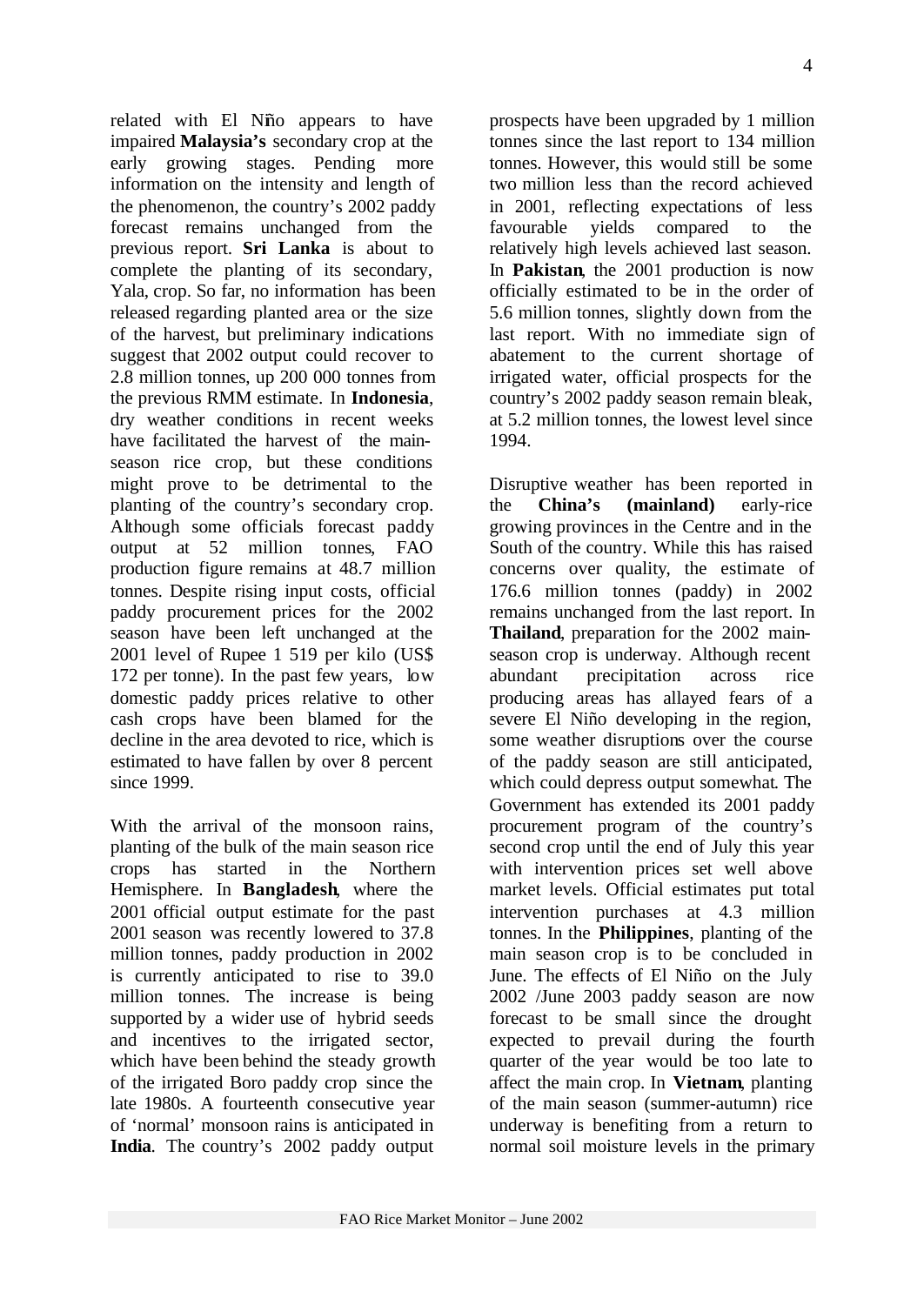growing delta areas. While doubts still linger over the rice sector's ability to surpass the output level of the previous season, given a shift away from paddy production by some farmers, official estimates continue to point to a rise in output this season. Expectations for **Myanmar's** paddy crops have been revised up by 0.5 million tonnes to 21 million tonnes. The revision reflects reduced likeliness of unfavourable growing conditions and maintained support from the Government to expand production. Official sources in **Laos** are forecasting a record 2.4 million tonnes of paddy output in 2002, up 200 000 tonnes from both last season's record and the figure earlier reported following large scale investments in rice infrastructure, including irrigation. Similarly, a record level of 4.3 million tonnes of paddy for the 2002 season is now officially forecast in **Cambodia**. An expansion of rice acreage together with a foreseeable improvement in yields accounts for a 200 000 tonne upward revision to the previous estimate.

In the **Democratic Peoples Republic of Korea**, the need for a favourable 2002 rice crop has become all the more pressing after an abnormally dry winter is estimated to have significantly reduced wheat, barley and root crops. While good growing conditions have set the main paddy season on track, cuts in electricity supply, necessary for irrigation during the development stage of the paddy crop, are hindering prospects. In a bid to curtail excessive rice stocks, the **Republic of Korea's** Government has set a milled target of 5.2 million tonnes in 2002, about 0.3 million tonnes lower than the amount harvested in 2001. Rice area is targeted to be cut by 1 million hectares over the next three years. Eighty percent of the remaining area will be set aside for highquality japonica varieties, up 30 percent from the 2001 share. However, the official target is expected to be overshot by 0.2 million tonnes by the end of the 2002 season.

#### *I.2. AFRICA*

#### **Investment in West Africa's rice sector and a substantial increase in plantings in Egypt could lead to a record output for the continent in 2002**

Planting of the 2002 paddy crop is underway in several countries in northern and western Africa, but uncertainties still surround planting intentions in the region. Although still subject to an area ceiling, rice cultivation in **Egypt** is expected to rise sharply this season, which together with a steady improvement in yields, is anticipated to boost production to over 6 million tonnes. This would be some 800 000 tonnes above last season and half a million tonnes more than previously reported. At 3.5 million tonnes, **Nigeria's** 2002 paddy crop is forecast to surpass the previous year's revised record by 100 000 tonnes. The introduction of the NERICA hybrid (see July 2001 issue of RMM) is

likely to contribute to the expected production growth. **Ghana** has recently announced several drives to boost production and to reduce reliance on imported rice. Measures include introducing higher yielding rice varieties and improvements to milling infrastructure. Such initiatives, however, are unlikely to have any immediate impact on prospects for the 2002 paddy season. **Senegal's** 2001 crop has been officially placed at 207 000 tonnes, 13 000 tonnes lower than previously estimated, but 2002 expectations remain unchanged from the last report at 220 000 tonnes. Similarly, **Malawi's** 2001 crop has been raised by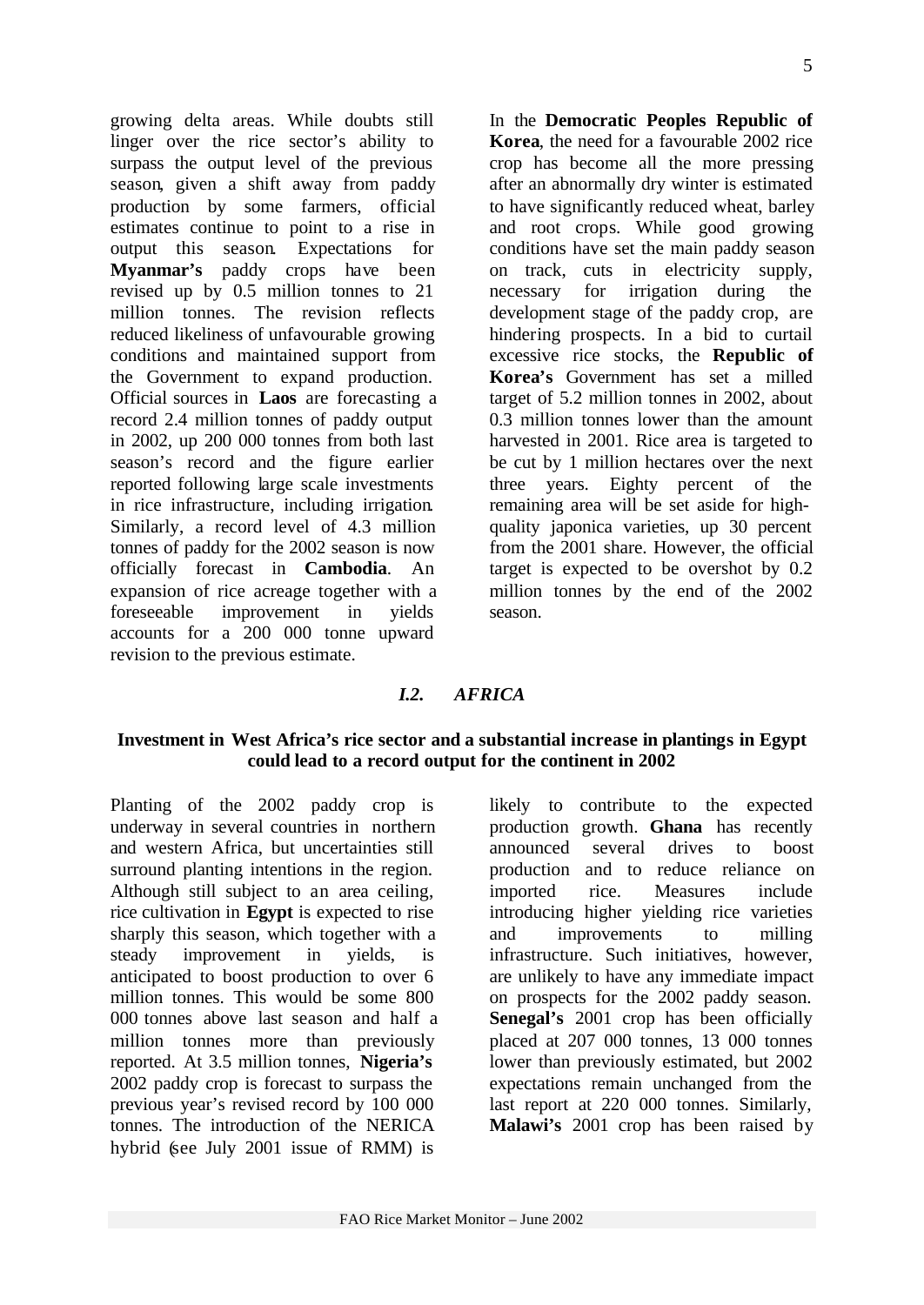10,000 tonnes to 100,000 tonnes. Prospects for the new season remain good.

In Southern Africa, harvesting of the 2002 rice crops is near completion. In **Madagascar**, excessive precipitation from a recent cyclone has disrupted gathering of the crop, leading to concerns over both the

quantity and quality of paddy harvested. However, the country is still on course to reap 2.4 million tonnes of paddy this year, 8 percent below last year's record crop. **Mozambique's** 2002 output has been officially estimated at 168 thousand tonnes, marginally higher than previously anticipated.

### *I.3. LATIN AMERICA AND THE CARIBBEAN.*

#### **Production estimates worsen in South America while paddy crops likely to suffer from drought in Central America**

The spectre of El Niño has destabilised Central America's agricultural prospects for 2002. Although there is growing consensus that the current phenomenon is less severe than the one that hit the region between 1997-98, many countries in the region are experiencing either significantly reduced or belated rainfall that is causing disruption to planting of the new season's rice crops. Accordingly, there have been a number of downward revisions to 2002 output forecasts since the last report. For instance, the 2002 crop has been lowered by 9 percent to 300 000 tonnes in **Costa Rica** and by 50 percent in **El Salvador**.

In South America, gathering of the 2002 rice crops is near complete. Expectations of production for the entire region have been downgraded since the previous RMM. Despite favourable weather conditions during maturation and harvesting, official sources in **Brazil** have estimated a paddy crop of 11 million tonnes, 0.5 million tonnes lower than anticipated, but still considerably higher than in 2001. **Argentina's** harvest is now officially put at 680 000 tonnes, slightly higher than last reported but 20 percent down from the 2001 outcome and almost 50 percent down from the 1997 record. Targeted area cuts, a price-induced switch out of rice and macroeconomic instability are responsible for this decline. Low international prices and poor prospects for exports to neighbouring countries have also depressed production in **Uruguay**, the estimate of which remains at 800 000 tonnes, some 20 percent less than in 2001.

#### *I.4. NORTH AMERICA*

#### **A return to normal yields lowers output expectations**

Planting of the 2002 paddy crop is drawing to a conclusion in the **United States**. The first official estimate of the new crop is in the vicinity of 9.4 million tonnes, 100 000 tonnes lower than previously reported. An anticipated return to normal yields from last year's exceptional performance lies

behind the fall in expectations. Long grain output is forecast to decline while japonica production is set to marginally increase. However, a crop of this size would still stand as the second highest on record.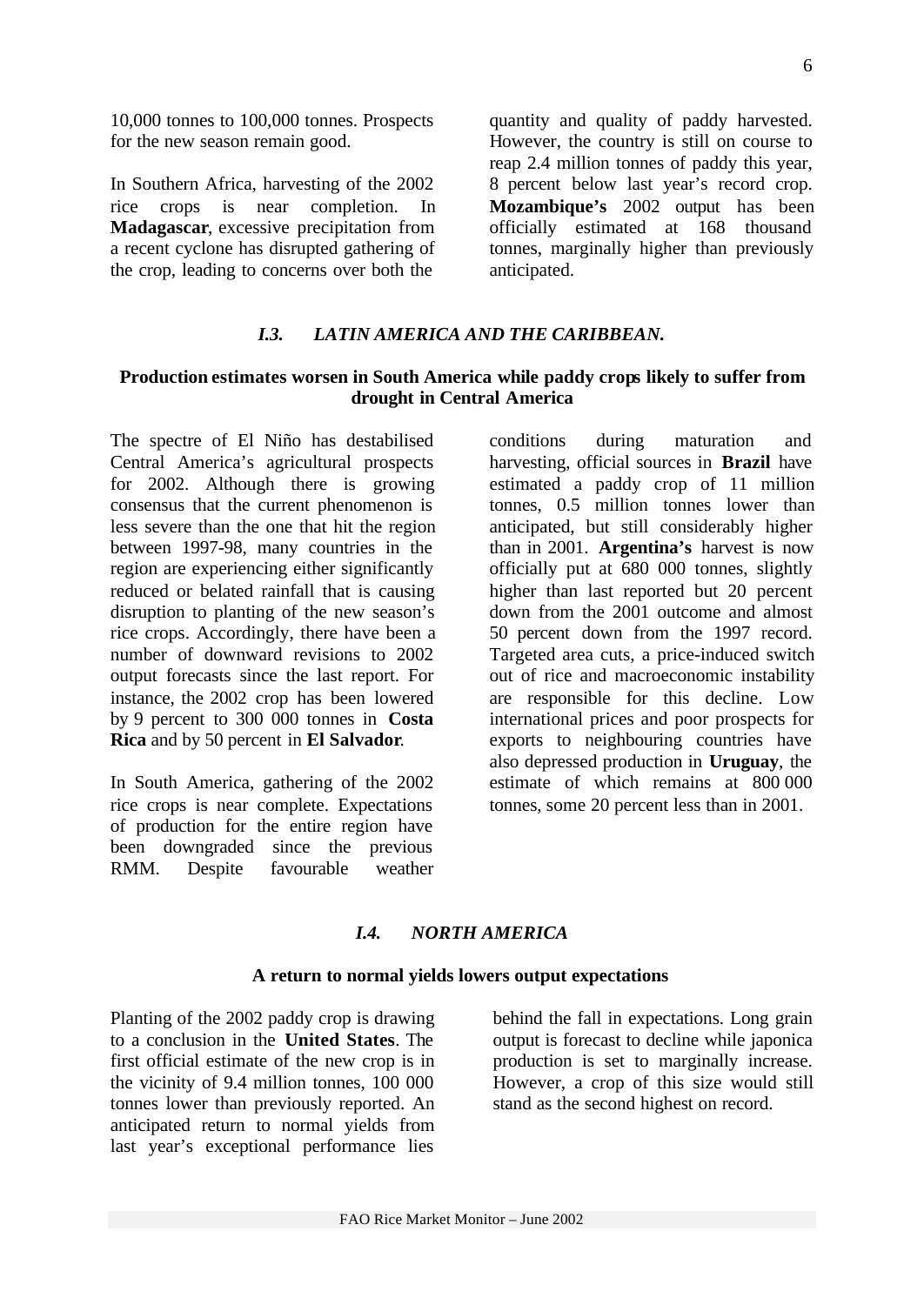#### **New Farm Bill passed into law**

The new United States' Farm Bill was passed into law on 13 May 2002, under the name "The Farm Security and Rural Investment Act of 2002". The bill sets the bases of all federal farm programmes from 2002 to 2007.

The statutory provisions are detailed in the USDA website:

#### http://www.ers.usda.gov/features/farmbill

Provisions of direct interest to rice under Commodity Programmes include the rice loan rate<sup>1</sup>, unchanged at US\$ 6.50 per cwt<sup>2</sup> (US\$ 143.3 per tonne), and the rice direct payment rate for production flexibility contracts (DP or PFCs), which has been raised. Both are to be maintained constant for the six-year period covered by the new Farm Act.

One major difference from the FAIR ACT is the re-introduction of target prices. These are to be used to calculate countercyclical payments to producers whenever the effective<sup>3</sup> producer price falls below the target level. Counter-Cyclical payments (CCPs) replace the emergency transfers that were made to eligible farmers under the Market Loss Assistance Programme between 1998 and  $2001^4$ , to

l

help weather the impact of low prices. The counter cyclical programme has been fixed for the next 6 years, providing a reliable income guarantee<sup>5</sup> to producers that did not formally exist under the *ad hoc* Market Loss Assistance Programme.

Deficiency and counter cyclical payments are paid on only 85 percent of the farmer's base area. In this regard, it is noteworthy that the Bill gives producers the possibility of updating their base area<sup>6</sup> to the 1998-2001 level for the purpose of calculating the deficiency payments under direct and counter cyclical payments.

**Main Provisions Applying to Rice**

|                                      | <b>FAIR ACT</b> |       | <b>FSRI ACT</b> |              |  |  |  |
|--------------------------------------|-----------------|-------|-----------------|--------------|--|--|--|
|                                      | <b>US\$/</b>    | US\$  | <b>US\$/</b>    | <b>US\$/</b> |  |  |  |
|                                      | cwt             | / ton | cwt             | ton          |  |  |  |
| <b>Direct Payment</b><br>Rate (PFCs) | 2.05            | 45.2  | 2.35            | 51.8         |  |  |  |
| <b>Loan Rate</b><br>(National Ave.)  | 6.50            | 143.3 | 6.50            | 143.3        |  |  |  |
| <b>Target Price</b>                  |                 |       | 10.5            | 231.5        |  |  |  |

Producers are subject to payment ceilings per person, per year of (i) US\$ 40 000 for loan deficiency payments, (ii) US\$ 65 000 for counter cyclical payments and (iii) US\$ 75 000 for marketing loan gains and loan deficiency payments. Producers with gross proceeds exceeding US\$ 2.5 million will forfeit their loan deficiency payments.

l

<sup>1</sup> Base for the calculation of marketing loan benefits, defined as the difference between the loan rate and the loan repayment rate (for rice the USdefined prevailing world price) times actual production of each farm. Payable only when the world price falls below the loan rate.

<sup>&</sup>lt;sup>2</sup> 1 cwt of rice is equal to 45.359 kilogrammes

 $3$  defined for rice as the sum of 1) the higher of the US defined world price level or commodity loan rate and 2) the direct payment rate

<sup>4</sup> For WTO calculation purposes, the United States classified the Market Loss Assistance Programme within the **non-product** specific, amber box measures, a classification that has been extended to the CCPs. Because they are estimated to account for less than 5 percent of the value of total agricultural production, under the *de minimis,* they

are not included in the actual Aggregate Measure of Support.

 $5$  CCP = 0.85 {target price- [Max (world price, loan rate) + direct payment rate]} (base contract prod.)

Thus, producers with rice production flexibility contracts will receive counter cyclical payments of up to:  $0.85$  [231.5 –  $(143.3 + 51.8)$ ] = US\$ 30.94 per tonne of their base contract production, in addition to US\$ 44.03 per tonne they receive in the form of direct payments.

<sup>&</sup>lt;sup>6</sup> Provision also exists for updating the programme payment yields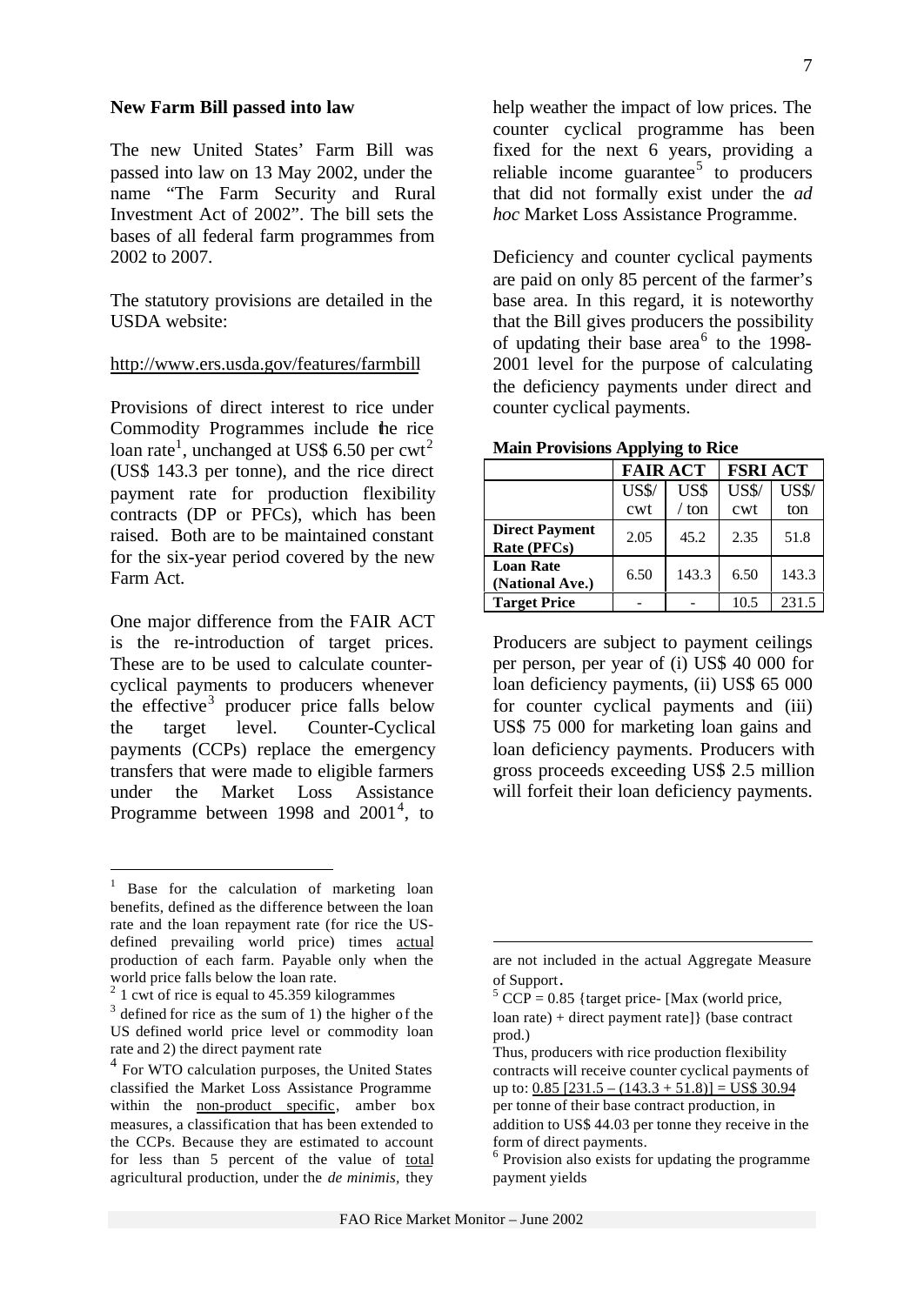#### *I.5. EUROPE*

#### **Favourable growing conditions in the EC but mixed prospects elsewhere in the region**

In the **EC**, the 2002 paddy crop has now been planted. Favourable weather conditions are reported in Italy, the continent's largest producer, while in Spain below normal precipitation should not hinder production, since water supplies in reservoirs remain ample. In both countries, area planted with rice is expected to be close to the previous season, while this is forecast to have declined in France but risen in Greece, owing to favourable producer prices.

The EU has not yet agreed on a new Rice Common Market Regime since the 2000 reform proposal was shelved (the proposal was summarized in the October 2000 issue of the RMM).

 The EU should examine a new draft reform in June 2002. Current proposals by Spain and Italy are said to envisage substantial reductions in intervention prices associated with increased compensatory payments to producers.

Output prospects for **Ukraine** in 2002 have been lowered by 20 percent to 65 000 tonnes since the last report, as yields are forecast to decline. By contrast, the **Russian Federation** appears on course for a favourable outturn in 2002 due to increased local Government support and higher domestic prices for rice.

#### *I.6. OCEANIA*

#### **2002 paddy output remains on course to fall by almost a third from previous season.**

In **Australia**, gathering of the 2002 paddy crop has been slowed by heavy rainfall. However, the country remains on course to harvest 1.2 million tonnes of paddy  $(0.8)$ million tonnes in milled equivalent), down from 1.76 million tonnes (1.17 million tonnes in milled equivalent), last year. The contraction has been mainly associated with a fall in plantings caused by water scarcity rather than by poor returns. Indeed, export quotations, which closely influence producer prices given the high share of production that is shipped abroad, held remarkably well in 2001 and 2002.

**Fiji's** relatively minor paddy crop has been revised downward since the last report, reflecting a steady decline in rice area.

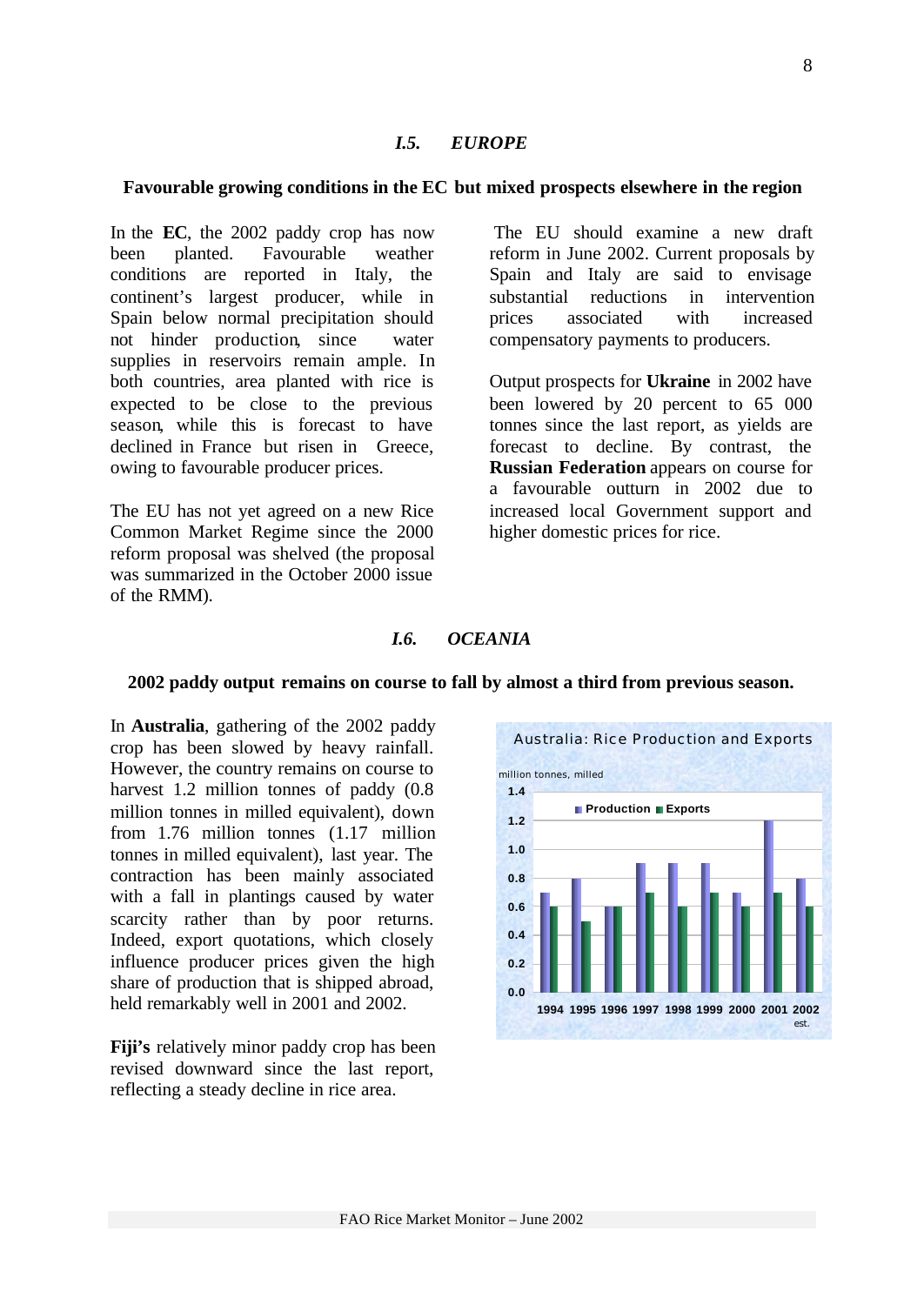### **II. INTERNATIONAL TRADE**

#### **Increase in rice trade still expected in 2002**



Latest FAO forecast points to a 4 percent increase in global rice trade in 2002 to 24.6 million tonnes, 600 000 tonnes below previous expectations.

Most of the revision reflects changes in the expected inflows to countries in Asia, the world's largest importing region, and in the anticipated shipments to Africa. On the export side, the change mirrors reduced sales from China,Vietnam and Pakistan, all of which face tighter exportable supplies this year.

#### *II.1. IMPORTS*

#### **Low international prices and concerns over production shortfalls are prompting some countries into reviewing their rice import policies**

Beginning with **Asia**, the **Philippines** has authorised additional rice imports pending a better assessment of the intensity of El Niño, which is predicted to affect the country later this year. The decision to implement that decision will largely hinge on a crop appraisal to be conducted in July. Based on the volumes already contracted by the Philippine Government under its WTO-bound tariff rate quota of 390 000 tonnes and a possible production shortfall, the prior FAO import forecast for the country remains at 0.6 million tonnes, down from 0.85 million tonnes in 2001. Although according its engagements with WTO, the country is not committed to liberalize trade in rice before 2004, the current Government is considering letting private traders to be the sole responsible for rice imports already this year or in 2003. Weather concerns have led officials in **Indonesia** to set import requirements this year at 3 million tonnes, identical to the previously reported level but twice the

volume brought in 2001. Faced with serious foreign exchange constraints, the country is mostly engaging in counter trade deals, to exchange other goods for rice. Meanwhile, it is also considering implementing a new import mechanism to protect producers from low import prices, through the application of seasonal tariffs. **Sri Lanka's** forecast rice imports for 2002 have been cut by half to 70 000 tonnes, reflecting more optimistic harvest prospects this season. Despite concerns over **Malaysia's** 2002 production outcome, forecast imports have been lowered, but only by 40 000 to 600 000 tonnes as overall domestic supplies are estimated to be large. By contrast, the worsening of crop prospects in the **Democratic Republic of Korea's** has raised expected imports by 50 000 tonnes to 600 000 tonnes in 2002, which remain somewhat below last year. **China's** (mainland) imports in 2002 have been lowered to 500 000 tonnes. So far, there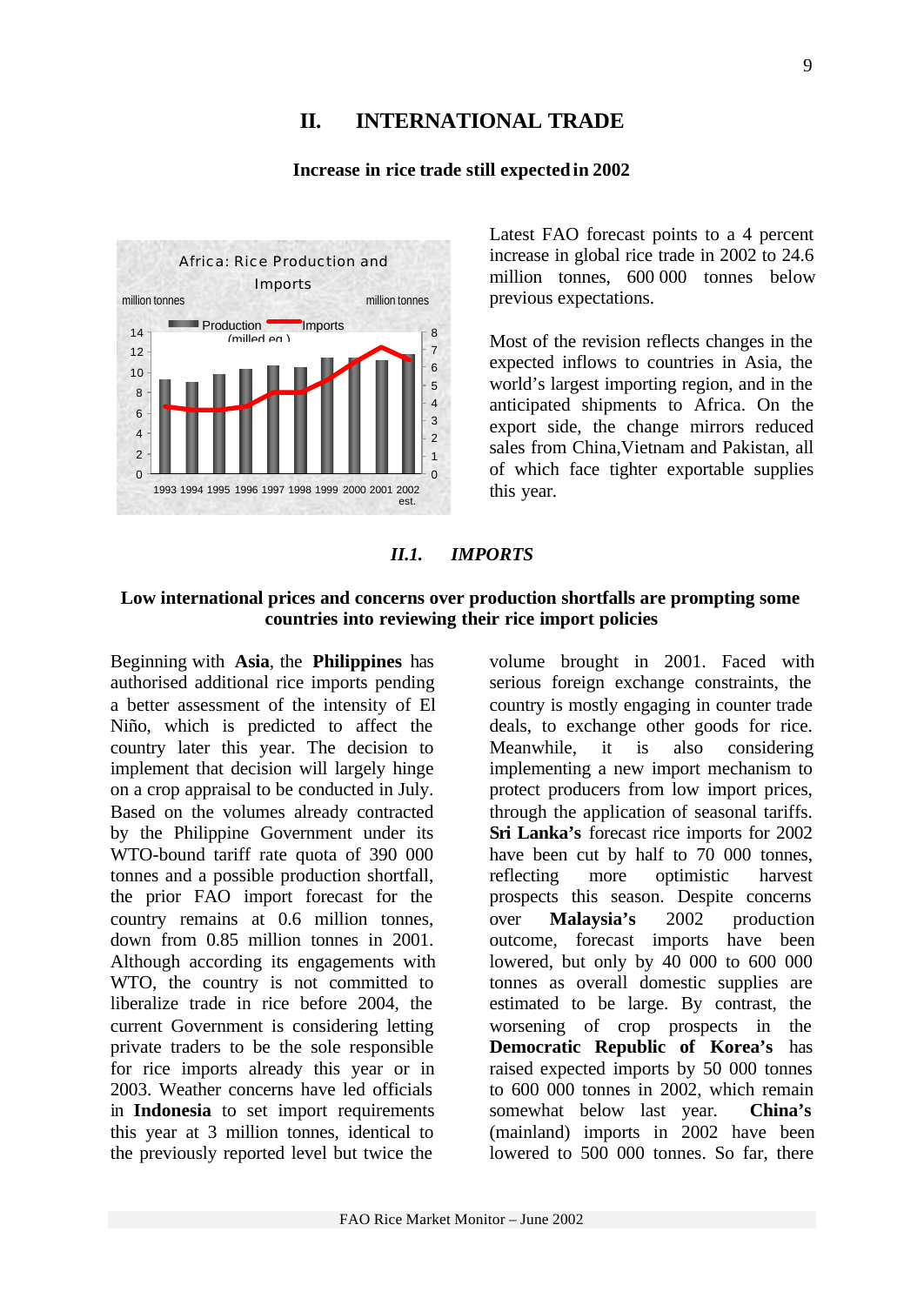has been no sign that the country will enter the market to purchase large volumes notwithstanding its WTO commitment to allow up to four million tonnes of rice at the preferential 1 percent import duty. Moreover, domestic prices still seem too low to make imports attractive. By contrast, the **Chinese Province of Taiwan** has already issued tenders to start filling the 145 000 tonnes WTO minimum access quota. In the rest of Asia, forecast rice shipments to the **United Arab Emirates** have also been adjusted up, from 265 000 tonnes to 350 000 tonnes, reflecting increased consumption requirements and stock replenishment. **Uzbekistan** has confirmed its intentions to import about 100 000 tonnes of rice during 2002. The country, which normally procures medium grain rice from the United States under a preferential conditions, is reported to be considering switching to long grain rice, given the variety's currently low relative price.

In **Africa**, prospects for rice imports to the region have been revised downward from the last RMM. **Ghana's** import requirements are now forecast at 170 000 tonnes, 40 000 tonnes less than previously reported. Similarly, deliveries to **Cameroon** and the **Comoros** were lowered by 50 000 tonnes, overall.

Elsewhere, few changes to prior expectations have been made. Forecast imports by the **Russian Federation** have been reduced from last report by 20 000 tonnes, while official data put **Norway's** forecast imports in 2002 fractionally higher then previously reported. On the policy front, historically low export prices in the **United States** are prompting fears of an import surge in **Brazil** this year. As a result, a proposal to treble the Mercosur external tariff to 35 percent is currently being examined. On the other hand, the **EC** is presently considering the option of raising customs duties on husked rice from the United States by 100 percent as of 18 June 2002, in the context of the steel dispute.

### *II.2. EXPORTS*

#### **Rice of Indian and Thai origin look set to dominate global supplies in 2002.**

With regard to exports, much of the downward revision in global trade reflects reduced expectations of exports from **Vietnam**, where the Government recently lowered its sale target by 300 000 tonnes to 3.5 million tonnes. Short supplies and intense price competition have undermined the country's original expectations, especially as rice shipments made in the first five months of the year were 30 percent smaller than those recorded in the same period last year. Similarly, in **Pakistan**, reduced supplies and a sharp decline in non-Basmati rice sales have depressed export prospects for the country. As a result, these have been lowered by

100 000 tonnes to 1.4 million tonnes, substantially below the revised volume of 2.3 million tonnes shipped in 2001. Shipments from **China (mainland)** are now forecast at 1.5 million tonnes, down from the previous RMM figure of 2.0 million tonnes. Facing a tightening of supplies after several years of falling output, sales by the country during the first four months of the year dropped by over 24 percent to 438 000 tonnes.

This contrasts with **Thailand's** performance between January and May, which showed a 10 percent year-to-year increase, notwithstanding the relatively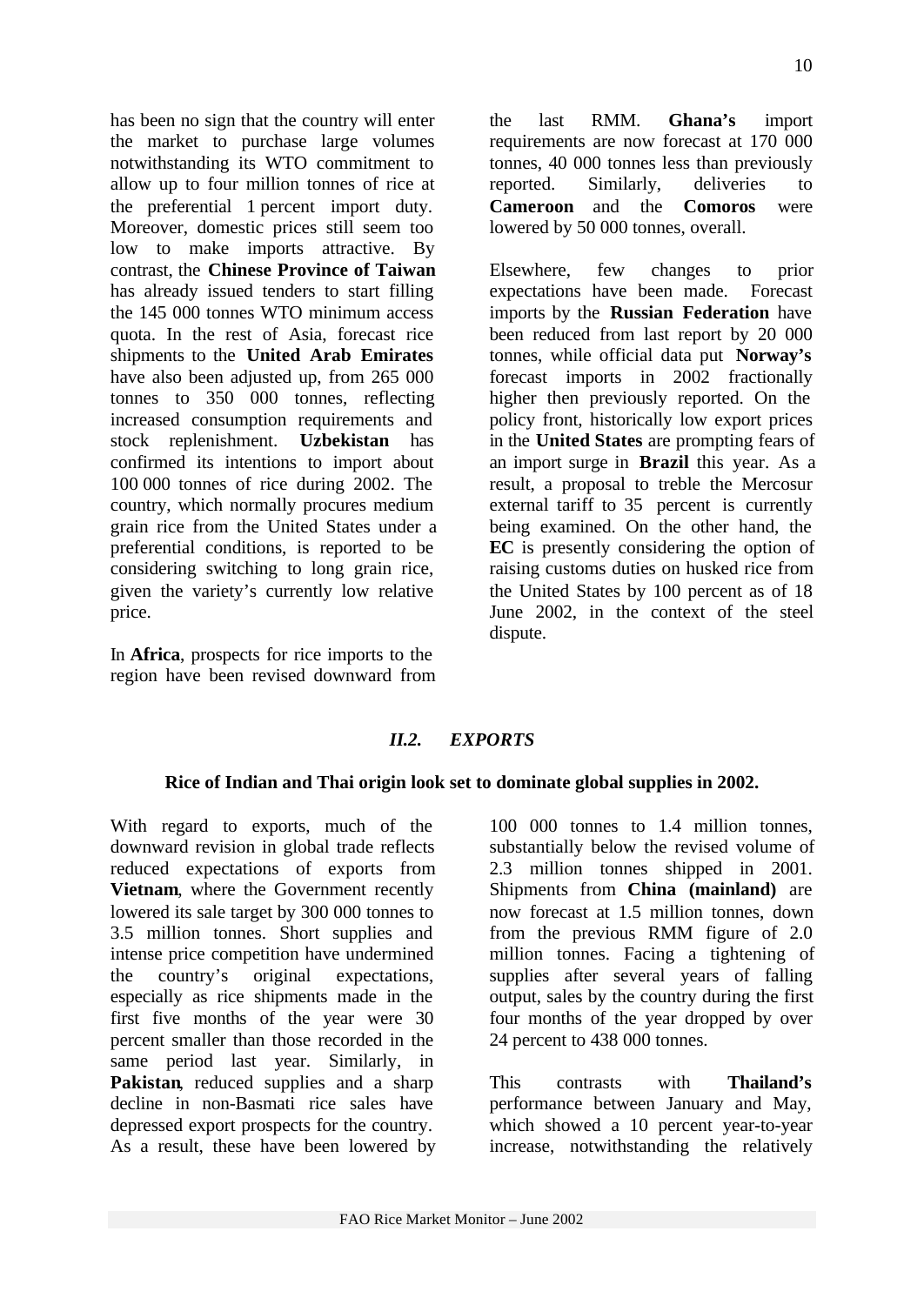high domestic prices resulting from the Government intervention scheme. Current FAO forecast puts the country's exports in 2002 at a record 7.6 million tonnes, an upward revision of 100 000 tonnes since the last report. There have also been changes to the country's domestic export policy. Shipments of 'Hom Mali' fragrant rice, from now on, are to be regulated more closely and export licenses only be granted if the rice complies to a minimum 92% purity standard.

Alongside Thailand, **India's** rice exports have been upgraded by 100 000 tonnes since the last report to 3.6 million tonnes of rice in 2002, as traders have benefited from very low sale prices. In this connection, the Government recently announced changes to the structure of its grain subsidization policy. Rice exporters will face full prices when purchasing supplies from public stocks and will be reimbursed for post delivery expenses at a later date, rather than having these costs deducted at source. At the same time, the country in considering further measures to stimulate exports, including counter-trade and food aid. Other revisions in forecasts include the **Chinese Province of Taiwan**, where shipments to meet pre-WTO contracted sales of subsidized rice have

been increased by 70 000 tonnes to 90 000 tonnes. On the basis of sales to date, shipments by the **United Sates** have also been adjusted upward by 50 000 tonnes since the last report, as the sharp fall in export prices has considerably enhanced exporters' competitiveness. However, this does not consider the possibility that major trading partners, notably the EC, implement countervailing actions in response to the raising of steel tariffs in the United States. Likely measures include the raising of tariffs on long-grain rice.

**Argentina's** rice export activity appears uncertain. A rice export tax introduced earlier in the year is to be applied retrospectively, to any advance sales announced prior to the tax's effective date. In protest, export operations have been temporarily halted. It remains to be seen how this disruption might affect Argentina's rice exports for 2002, which remain forecast at 300 000 tonnes. Similarly, exports from the other major exporters, including Australia, Myanmar and Uruguay remain unchanged from last report.

## **III. RICE STOCKS**

Rice stocks at the close of the 2001/02 country crop seasons are forecast to fall to 150 million tonnes compared with a previously estimated level of 152 million tonnes.

China (mainland) is anticipated to withdraw 13 million tonnes by the end of the season, 2 million tonnes more than estimated in the last report. Rationalisation and the decision to get rid of poor quality rice held in public stocks explain in part the estimated large drawdown. However,

the main reason underlying the drop is the need to bridge the gap between production and consumption. This situation is likely to recur again this season, which would contribute to a further contraction in global rice inventories by the end of the 2002/03 season. Since 1999, the country is estimated to have cut its rice reserves by over 30 million tonnes.

Further reductions from the last report are anticipated in Japan (100 000 tonnes), Thailand (70 000) tonnes and the United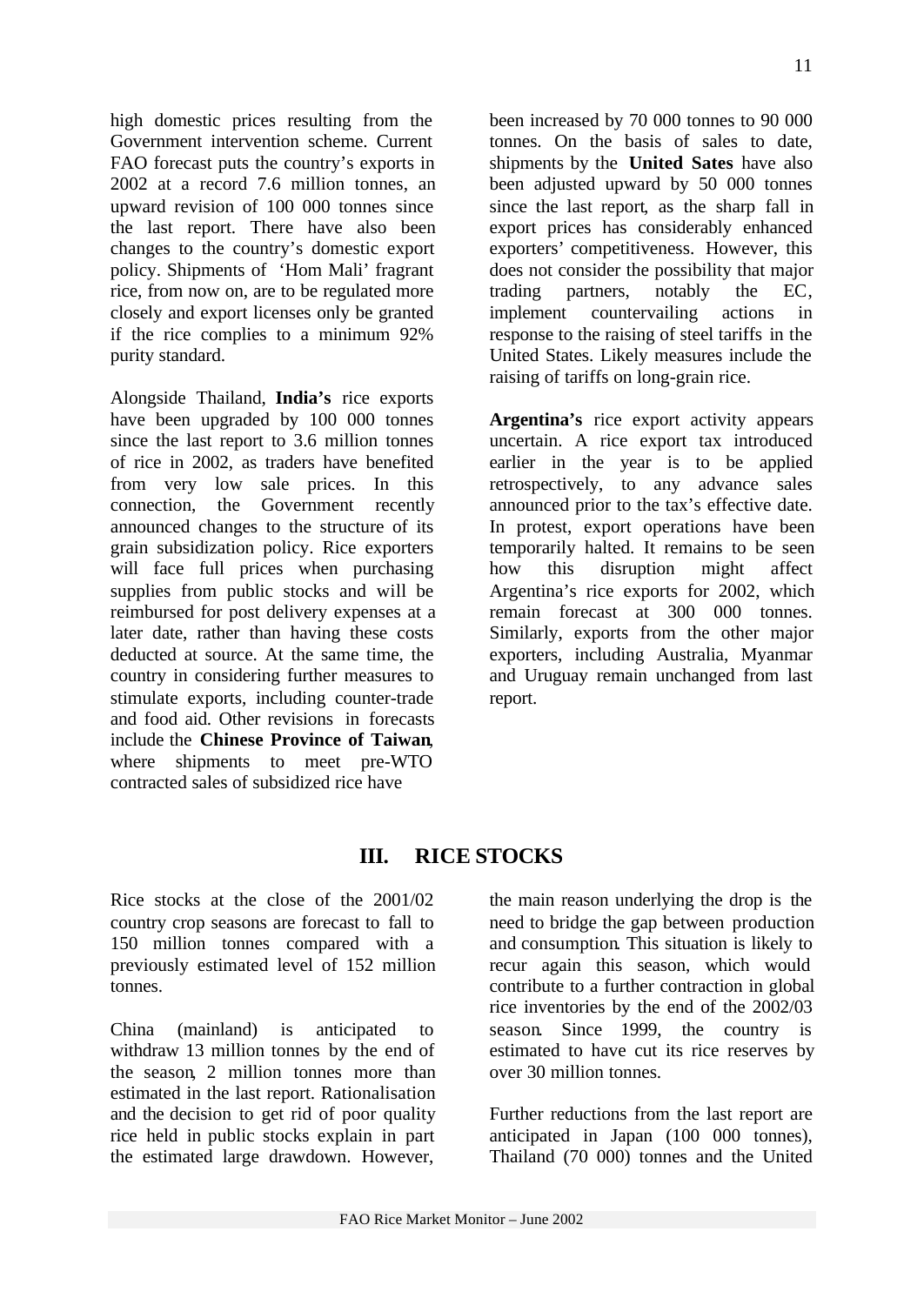States (60 000 tonnes). On the other hand, the downward revision in exports in Vietnam should boost the country's rice ending inventories by 300 000 tonnes.



Based on current forecasts, both exporting and importing countries are likely to end their 2001/02 seasons with smaller rice carryovers. Given the very low prices that have been dominating rice markets in recent years, the decline might well reflect economic considerations, whereby only the minimum stock necessary for ensuring continuity of supplies is being kept in most countries. A major exception to this trend is India, where purchases made to sustain producer prices have led to record high inventories.

### **IV. INTERNATIONAL PRICES**

International rice prices strengthened in May 2002 as reflected in the FAO price index that rose from 90 in April to 91 in May. The continuation of the procurement programme carried out by the Government of Thailand and a tightening of supplies in Pakistan and Vietnam lay behind the rise, which was even more pronounced for the low quality rices. In addition it is likely that fears that the tensions currently in act between Pakistan and India could disrupt the flow of world supplies also helped sustain prices.

Among the high quality types, the Thai 100% B surpassed the US\$ 200 per tonne benchmark for the first time in two years, being quoted US\$ 204 per tonne in May. Although the United States long grain 2/4 percent also recovered in May, at US \$ 201 per tonne, they fell for the first time below Thai quotations for similar qualities. For comparison, this same rice was quoted US\$ 264 per tonne in May 2001. Rices from India, Vietnam and especially Pakistan also shared the upward tendency in prices.

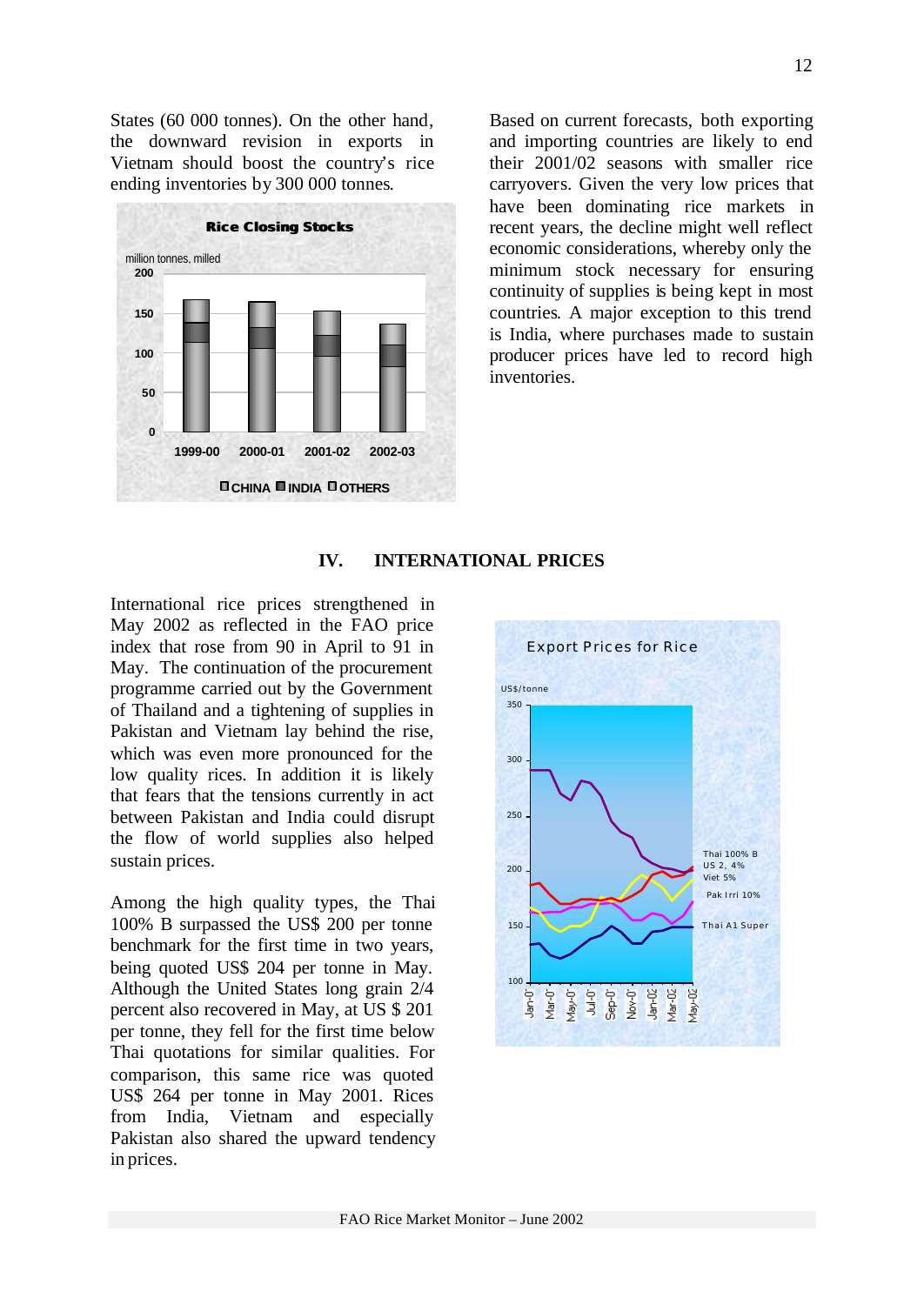| <b>WORLD PRICE INDICES FOR RICE</b> |                             |                    |                   |          |  |  |  |
|-------------------------------------|-----------------------------|--------------------|-------------------|----------|--|--|--|
|                                     |                             | <b>FAO INDICES</b> |                   |          |  |  |  |
|                                     |                             | A11                | Quality           |          |  |  |  |
|                                     |                             |                    | High              | Low      |  |  |  |
|                                     | January-December Averages   |                    | $1982 - 84 = 100$ |          |  |  |  |
| 1995                                |                             | 129                | 124               | 146      |  |  |  |
| 1996                                |                             | 136                | 136               | 136      |  |  |  |
| 1997                                |                             | 127                | 129               | 120      |  |  |  |
| 1998                                |                             | 127                | 128               | 126      |  |  |  |
| 1999                                |                             | 114                | 115               | 110      |  |  |  |
| 2000                                |                             | 98                 | 101               | 89       |  |  |  |
| 2001                                |                             | 90                 | 91<br>84          |          |  |  |  |
| 2001                                | May                         | 88                 | 90                | 79       |  |  |  |
|                                     | June                        | 88                 | 91                | 81       |  |  |  |
|                                     | July                        | 91                 | 93                | 83       |  |  |  |
|                                     | August                      | 89                 | 90                | 87       |  |  |  |
|                                     | September                   | 89                 | 89                | 88       |  |  |  |
|                                     | October                     | 88<br>88           | 89<br>88          | 88<br>87 |  |  |  |
|                                     | <b>November</b><br>December | 88                 | 88                | 90       |  |  |  |
| 2002                                | January                     | 91                 | 90                | 92       |  |  |  |
|                                     | February                    | 90                 | 90                | 91       |  |  |  |
|                                     | March                       | 89                 | 89                | 89       |  |  |  |
|                                     | <u>April</u>                | 90                 | 89                | 91       |  |  |  |
|                                     | May                         | 91                 | 90                | 93       |  |  |  |

Prospects in the next few months, while subject to political uncertainty, remain rather subdued, as the production outlook of countries in the Northern Hemisphere has improved. Developments in market fundamentals will continue to weigh heavily on the market and might even encourage countries such as Thailand and Vietnam, which have intervened actively to sustain domestic prices, to review their policies.

#### *Source: FAO*

*N.B.-The FAO indices are calculated using the Laspeyre formula. The Rice Export Price Index is calculated for 15 export prices.*

| <b>EXPORT PRICES FOR RICE (f.o.b. US\$/tonne)</b> |                   |        |            |             |            |                      |  |  |  |
|---------------------------------------------------|-------------------|--------|------------|-------------|------------|----------------------|--|--|--|
| Type                                              | Effective<br>Date | Latest | 1 week ago | 1 month ago | 1 year ago | Average<br>$(82-84)$ |  |  |  |
| Thai 100B                                         | 31/05/2002        | 208    | 206        | 200         | 172        | 236                  |  |  |  |
| Thai 25%                                          | 31/05/2002        | 177    | 175        | 171         | 146        | n.a.                 |  |  |  |
| Thai 35%                                          | 31/05/2002        | 173    | 168        | 167         | 143        | 213                  |  |  |  |
| Thai A1 Super                                     | 31/05/2002        | 150    | 150        | 148         | 128        | 174                  |  |  |  |
| Viet 5%                                           | 31/05/2002        | 196    | 196        | 189         | 154        | n.a.                 |  |  |  |
| <b>Viet 25%</b>                                   | 31/05/2002        | 175    | 175        | 172         | 136        | n.a.                 |  |  |  |
| India PR 106 25%                                  | 31/05/2002        | 132    | 132        | 132         | 236        | n.a.                 |  |  |  |
| Pak 10%                                           | 31/05/2002        | 178    | 178        | 168         | 168        | n.a.                 |  |  |  |
| Pak 25%                                           | 31/05/2002        | 168    | 168        | 158         | 152        | n.a.                 |  |  |  |
| Pak Basmati ordinary                              | 31/05/2002        | n.a.   | 366        | 360         | 310        | 631                  |  |  |  |
| US 2/4% Long Grain                                | 31/05/2002        | 202    | 202        | 198         | 264        | 393                  |  |  |  |

*Source: International rice brokers, rice merchants and national sources. n.a. not available*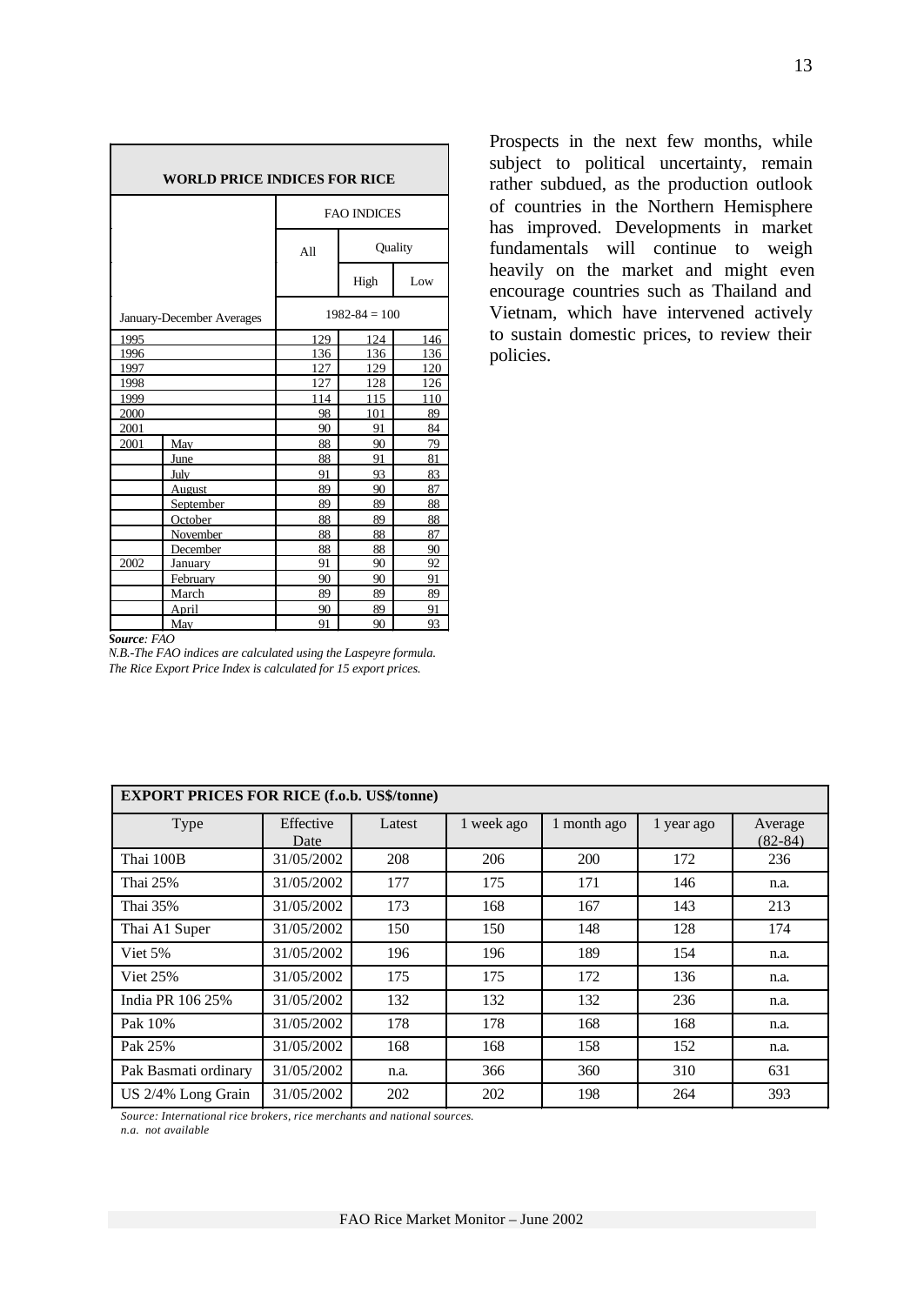|                       | 2000  | 2001<br>(estimated) | 2002<br>(forecast) |                               | 2000                   | 2001<br>(estimated)    | $\boldsymbol{2002}^3$<br>(forecast) |
|-----------------------|-------|---------------------|--------------------|-------------------------------|------------------------|------------------------|-------------------------------------|
|                       |       | million tonnes      |                    |                               |                        | million tonnes, milled |                                     |
| <b>WORLD</b>          | 598.8 | 592.8               | 589.2              | <b>WORLD</b>                  | 23.0                   | 23.7                   | 24.6                                |
| Developing countries  | 573.5 | 566.5               | 563.9              | Developing countries          | 19.4                   | 20.0                   | 20.8                                |
| Developed countries   | 25.3  | 26.3                | 25.3               | Developed countries           | 3.5                    | 3.7                    | 3.8                                 |
| <b>ASIA</b>           | 544.9 | 538.8               | 535.1              | <b>ASIA</b>                   | 11.7                   | 11.3                   | 12.9                                |
| Bangladesh            | 37.6  | 37.8                | 39.0               | Bangladesh                    | 0.5                    | 0.4                    | 0.2                                 |
| Cambodia              | 4.0   | 4.1                 | 4.3                | China 1/                      | 0.2                    | 0.3                    | 0.6                                 |
| China $1/$            | 189.8 | 178.7               | 178.3              | Indonesia                     | 2.0                    | 1.5                    | 3.0                                 |
| India                 | 127.3 | 136.1               | 134.0              | Iran, Islamic Rep. of         | 1.1                    | 1.0                    | 1.2                                 |
| Indonesia             | 51.9  | 49.6                | 48.7               | Japan                         | 0.7                    | 0.6                    | 0.7                                 |
| Iran, Islamic Rep. of | 2.0   | 1.9                 | 2.0                | Malaysia                      | 0.6                    | 0.6                    | 0.6                                 |
| Japan                 | 11.9  | 11.3                | 11.0               | Philippines                   | 0.8                    | 0.9                    | 0.6                                 |
| Korea Rep. of         | 7.2   | 7.5                 | 7.3                | Saudi Arabia                  | 0.4                    | 0.8                    | 0.8                                 |
| Myanmar               | 21.3  | 21.3                | 21.0               | Sri Lanka                     | 0.0                    | 0.1                    | 0.1                                 |
| Pakistan              | 7.2   | 5.6                 | 5.2                |                               |                        |                        |                                     |
| Philippines           | 12.5  | 13.1                | 13.0               | <b>AFRICA</b>                 | 6.3                    | 7.1                    | 6.4                                 |
| Sri Lanka             | 2.9   | 2.7                 | 2.8                | Côte d'Ivoire                 | 1.0                    | 1.1                    | 0.9                                 |
| Thailand              | 25.6  | 25.3                | 24.6               | Nigeria                       | 1.2                    | 1.6                    | 1.2                                 |
| Viet Nam              | 32.5  | 32.0                | 32.3               | Senegal                       | 0.5                    | 0.6                    | 0.6                                 |
|                       |       |                     |                    | South Africa                  | 0.5                    | 0.6                    | 0.6                                 |
| <b>AFRICA</b>         | 17.4  | 17.2                | 18.0               |                               |                        |                        |                                     |
|                       |       |                     |                    | <b>SOUTH AMERICA</b>          | 0.9                    | 1.1                    | 1.0                                 |
| North Africa          | 6.0   | 5.3                 | 6.1                | <b>Brazil</b>                 | 0.7                    | 0.7                    | 0.7                                 |
| Egypt                 | 6.0   | 5.2                 | 6.1                | Peru                          | 0.1                    | 0.1                    | 0.1                                 |
| Sub-Saharan Africa    | 11.4  | 11.9                | 11.9               | <b>NORTH &amp; C. AMERICA</b> | 2.1                    | 2.3                    | 2.3                                 |
| Western Africa        | 7.3   | 7.5                 | 7.7                | Mexico                        | 0.4                    | 0.5                    | 0.5                                 |
| Côte d'Ivoire         | 1.0   | 1.1                 | 1.0                |                               |                        |                        |                                     |
| Guinea                | 0.9   | 0.8                 | 0.8                | <b>EUROPE</b>                 | 1.5                    | 1.6                    | 1.6                                 |
| Mali                  | 0.7   | 0.8                 | 0.8                | EC<br>2/                      | 0.6                    | 0.7                    | 0.7                                 |
| Nigeria               | 3.3   | 3.4                 | 3.5                |                               |                        |                        |                                     |
| Central Africa        | 0.4   | 0.4                 | 0.4                | <b>OCEANIA</b>                | 0.4                    | 0.3                    | 0.4                                 |
| Eastern Africa        | 1.0   | 1.1                 | 1.0                |                               |                        |                        |                                     |
| Tanzania              | 0.8   | 0.8                 | 0.8                |                               |                        |                        |                                     |
| Southern Africa       | 2.6   | 2.9                 | 2.7                |                               |                        |                        |                                     |
| Madagascar            | 2.3   | 2.6                 | 2.4                |                               |                        |                        |                                     |
| Mozambique            | 0.2   | 0.2                 | 0.2                | <b>WORLD EXPORTS OF RICE</b>  |                        |                        |                                     |
| CENTRAL AMERICA       | 2.5   | 2.3                 | 2.3                |                               |                        |                        |                                     |
| Mexico                | 0.4   | 0.2                 | 0.3                |                               | 2000                   | 2001<br>(estimated)    | $2002^3$<br>(forecast)              |
| <b>SOUTH AMERICA</b>  | 21.0  | 19.8                | 19.9               |                               |                        |                        |                                     |
| Argentina             | 0.9   | 0.9                 | 0.7                |                               | million tonnes, milled |                        |                                     |
| <b>Brazil</b>         | 11.4  | 10.4                | 11.0               |                               |                        |                        |                                     |
| Colombia              | 2.3   | 2.1                 | 2.1                | <b>WORLD</b>                  | 23.0                   | 23.7                   | 24.6                                |
|                       |       |                     |                    | Developing countries          | 18.8                   | 19.6                   | 20.4                                |
| <b>NORTH AMERICA</b>  | 8.7   | 9.7                 | 9.4                | Developed countries           | 4.2                    | 4.1                    | 4.1                                 |
| United States         | 8.7   | 9.7                 | 9.4                |                               |                        |                        |                                     |
|                       |       |                     |                    | <b>ASIA</b>                   | 17.4                   | 18.1                   | 19.0                                |
| <b>EUROPE</b>         | 3.2   | 3.2                 | 3.3                | China $1/$                    | 3.1                    | 2.0                    | 1.6                                 |
| $EC$ $2/$             | 2.5   | 2.6                 | 2.6                | India                         | 1.5                    | 1.6                    | 3.6                                 |
|                       |       |                     |                    | Myanmar                       | 0.1                    | 0.6                    | 0.7                                 |
| <b>OCEANIA</b>        |       |                     |                    | Pakistan                      | 2.0                    |                        |                                     |
| Australia             | 1.1   | 1.8                 | 1.2                | Thailand                      |                        | 2.3                    | 1.4                                 |
|                       | 1.1   | 1.8                 | 1.2                |                               | 6.6                    | 7.5                    | 7.6                                 |
|                       |       |                     |                    | Viet Nam                      | 3.5                    | 3.5                    | 3.5                                 |

#### WORLD PADDY PRODUCTION WORLD IMPORTS OF RICE

|                | 2001<br>(estimated) | 2002<br>(forecast)    |                               | 2000 | 2001<br>(estimated)    | 2002 <sup>3</sup><br>(forecast) |
|----------------|---------------------|-----------------------|-------------------------------|------|------------------------|---------------------------------|
|                | million tonnes      |                       |                               |      | million tonnes, milled |                                 |
|                | 592.8               | 589.2                 | <b>WORLD</b>                  | 23.0 | 23.7                   | 24.6                            |
|                | 566.5               | 563.9                 | Developing countries          | 19.4 | 20.0                   | 20.8                            |
| 26.3           |                     | 25.3                  | Developed countries           | 3.5  | 3.7                    | 3.8                             |
| 538.8          |                     | 535.1                 | <b>ASIA</b>                   | 11.7 | 11.3                   | 12.9                            |
|                | 37.8                | 39.0                  | Bangladesh                    | 0.5  | 0.4                    | 0.2                             |
| 4.1            |                     | 4.3                   | China $1/$                    | 0.2  | 0.3                    | 0.6                             |
|                | 178.7               | 178.3                 | Indonesia                     | 2.0  | 1.5                    | 3.0                             |
|                | 136.1               | 134.0                 | Iran, Islamic Rep. of         | 1.1  | 1.0                    | 1.2                             |
|                | 49.6                | 48.7                  | Japan                         | 0.7  | 0.6                    | 0.7                             |
|                | 1.9                 | 2.0                   | Malaysia                      | 0.6  | 0.6                    | 0.6                             |
|                | 11.3                | 11.0                  | Philippines                   | 0.8  | 0.9                    | 0.6                             |
|                | 7.5                 | 7.3                   | Saudi Arabia                  | 0.4  | 0.8                    | 0.8                             |
| 21.3           |                     | 21.0                  | Sri Lanka                     | 0.0  | 0.1                    | 0.1                             |
| 5.6            |                     | 5.2                   |                               |      |                        |                                 |
| 13.1           |                     | 13.0                  | <b>AFRICA</b>                 | 6.3  | 7.1                    | 6.4                             |
|                | 2.7                 | 2.8                   | Côte d'Ivoire                 | 1.0  | 1.1                    | 0.9                             |
|                | 25.3                | 24.6                  | Nigeria                       | 1.2  | 1.6                    | 1.2                             |
|                | 32.0                | 32.3                  | Senegal                       | 0.5  | 0.6                    | 0.6                             |
|                |                     |                       | South Africa                  | 0.5  | 0.6                    | 0.6                             |
| 17.2           |                     | 18.0                  |                               |      |                        |                                 |
|                |                     |                       | <b>SOUTH AMERICA</b>          | 0.9  | 1.1                    | 1.0                             |
|                | 5.3                 | 6.1                   | <b>Brazil</b>                 | 0.7  | 0.7                    | 0.7                             |
|                | 5.2                 | 6.1                   | Peru                          | 0.1  | 0.1                    | 0.1                             |
|                | 11.9                | 11.9                  | <b>NORTH &amp; C. AMERICA</b> | 2.1  | 2.3                    | 2.3                             |
|                | 7.5                 | 7.7                   | Mexico                        | 0.4  | 0.5                    | 0.5                             |
|                | 1.1                 | 1.0                   |                               |      |                        |                                 |
|                | 0.8                 | 0.8                   | <b>EUROPE</b>                 | 1.5  | 1.6                    | 1.6                             |
|                | 0.8                 | 0.8                   | EC<br>2/                      | 0.6  | 0.7                    | 0.7                             |
|                | 3.4                 | 3.5                   | <b>OCEANIA</b>                | 0.4  | 0.3                    | 0.4                             |
|                | 0.4<br>11           | 0.4<br>1 <sub>0</sub> |                               |      |                        |                                 |
| 1 <sub>0</sub> |                     |                       |                               |      |                        |                                 |

| Mozambique                                    | 0.2  | 0.2  | 0.2  |                      | <b>WORLD EXPORTS OF RICE</b> |      |            |
|-----------------------------------------------|------|------|------|----------------------|------------------------------|------|------------|
| CENTRAL AMERICA                               | 2.5  | 2.3  | 2.3  |                      |                              |      |            |
| Mexico                                        | 0.4  | 0.2  | 0.3  |                      | 2000                         | 2001 | $2002^3$   |
|                                               |      |      |      |                      | (estimated)                  |      | (forecast) |
| SOUTH AMERICA                                 | 21.0 | 19.8 | 19.9 |                      |                              |      |            |
| Argentina                                     | 0.9  | 0.9  | 0.7  |                      | million tonnes, milled       |      |            |
| Brazil                                        | 11.4 | 10.4 | 11.0 |                      |                              |      |            |
| Colombia                                      | 2.3  | 2.1  | 2.1  | <b>WORLD</b>         | 23.0                         | 23.7 | 24.6       |
|                                               |      |      |      | Developing countries | 18.8                         | 19.6 | 20.4       |
| <b>NORTH AMERICA</b>                          | 8.7  | 9.7  | 9.4  | Developed countries  | 4.2                          | 4.1  | 4.1        |
| <b>United States</b>                          | 8.7  | 9.7  | 9.4  |                      |                              |      |            |
|                                               |      |      |      | <b>ASIA</b>          | 17.4                         | 18.1 | 19.0       |
| <b>EUROPE</b>                                 | 3.2  | 3.2  | 3.3  | China $1/$           | 3.1                          | 2.0  | 1.6        |
| $EC$ 2/                                       | 2.5  | 2.6  | 2.6  | India                | 1.5                          | 1.6  | 3.6        |
|                                               |      |      |      | Myanmar              | 0.1                          | 0.6  | 0.7        |
| <b>OCEANIA</b>                                | 1.1  | 1.8  | 1.2  | Pakistan             | 2.0                          | 2.3  | 1.4        |
| Australia                                     | 1.1  | 1.8  | 1.2  | Thailand             | 6.6                          | 7.5  | 7.6        |
|                                               |      |      |      | Viet Nam             | 3.5                          | 3.5  | 3.5        |
|                                               |      |      |      | <b>AFRICA</b>        | 0.4                          | 0.8  | 0.9        |
|                                               |      |      |      | Egypt                | 0.4                          | 0.8  | 0.9        |
|                                               |      |      |      | <b>SOUTH AMERICA</b> | 1.6                          | 1.3  | 1.1        |
|                                               |      |      |      | Argentina            | 0.5                          | 0.3  | 0.3        |
|                                               |      |      |      | Uruguay              | 0.7                          | 0.6  | 0.5        |
|                                               |      |      |      | <b>NORTH AMERICA</b> | 2.9                          | 2.6  | 2.8        |
|                                               |      |      |      | <b>United States</b> | 2.8                          | 2.6  | 2.8        |
|                                               |      |      |      | <b>EUROPE</b>        | 0.2                          | 0.2  | 0.2        |
| <b>FOOTNOTES:</b>                             |      |      |      | EC<br>2/             | 0.2                          | 0.2  | 0.2        |
| Totals computed from unrounded data.          |      |      |      |                      |                              |      |            |
| 1/ Including Taiwan Province.                 |      |      |      | <b>OCEANIA</b>       | 0.6                          | 0.7  | 0.6        |
| 2/ Fifteen member countries.<br>3/ Tentative. |      |      |      | Australia            | 0.6                          | 0.7  | 0.6        |